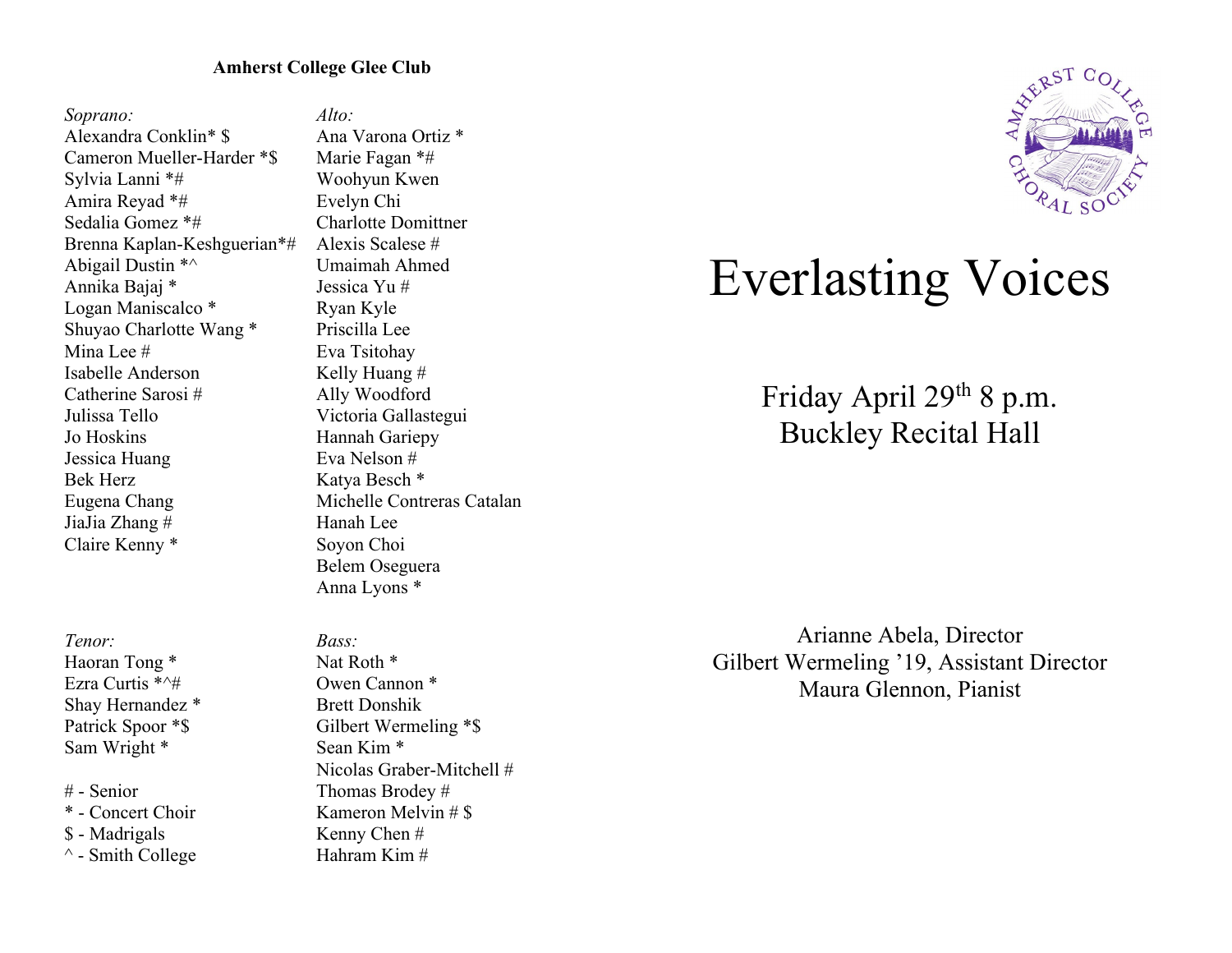| Program:                                                                                                   |                                                                      |                                                         |                                                                                                                                                                                       |                                                                                              |
|------------------------------------------------------------------------------------------------------------|----------------------------------------------------------------------|---------------------------------------------------------|---------------------------------------------------------------------------------------------------------------------------------------------------------------------------------------|----------------------------------------------------------------------------------------------|
| Wangol<br>Gilbert Wermeling, Nat Roth,<br>Patrick Spoor, Percussion                                        |                                                                      | Sten Källman                                            | Lao Rahal Soti                                                                                                                                                                        | Arr. Shireen Abu-Khader<br>Julissa Tello, Solo                                               |
| The Everlasting Voices<br>Sam Wright '23<br><b>Amherst College Glee Club</b>                               |                                                                      |                                                         | Arianne Abela<br>Because you sang<br>Shuyao Charlotte Wang, Conductor                                                                                                                 |                                                                                              |
| Miagete Goran Yoru no Noshi o<br><b>Tenors and Basses of the Amherst College Glee Club</b>                 |                                                                      | Izumi Taku                                              | John the Revelator<br>Three Gifts<br>Senior Song                                                                                                                                      | Arr. Paul Caldwell / Sean Ivory<br>Lisa Smith Van der Linden '89<br>J.S. Hamilton '06        |
| The Parting Glass<br>Arr. The Wailin' Jennys<br><b>Sopranos and Altos of the Amherst College Glee Club</b> |                                                                      |                                                         |                                                                                                                                                                                       | <b>Amherst College Glee Club</b>                                                             |
| Since Robin Hood<br>Dawn<br>My heart doth beg you'll not forget                                            |                                                                      | Thomas Weelkes<br>Ritz Rakotomalala<br>Orlando di Lasso | We will be accepting donations for the<br><b>Ukraine Crisis Relief Fund!</b>                                                                                                          |                                                                                              |
| <b>Amherst College Madrigal Singers</b>                                                                    |                                                                      |                                                         | The Concert Choir is excited for the May 29 <sup>th</sup> premier of its<br>collaborative project with the University of the Philippines, <i>Buklod</i> .                             |                                                                                              |
| Tchaka<br>Water Night                                                                                      | Gilbert Wermeling, Nat Roth,<br>Patrick Spoor, Noah Horn, Percussion | Sydney Guillaume<br>Eric Whitacre                       | With many thanks to Brandon Waddles, Jean Bernard Cerin, Sydney<br>Guillaume, Jake Runestad, Shireen Abu Khader, and Haitham Haidar<br>for Zooming with us and sharing your insights. |                                                                                              |
| Alleluia<br><b>Concert Choir</b>                                                                           |                                                                      | Jake Runestad                                           |                                                                                                                                                                                       | Thank you also to Alisa Pearson, Ted Keyes, and Suzette Farnham.<br>Your help is invaluable. |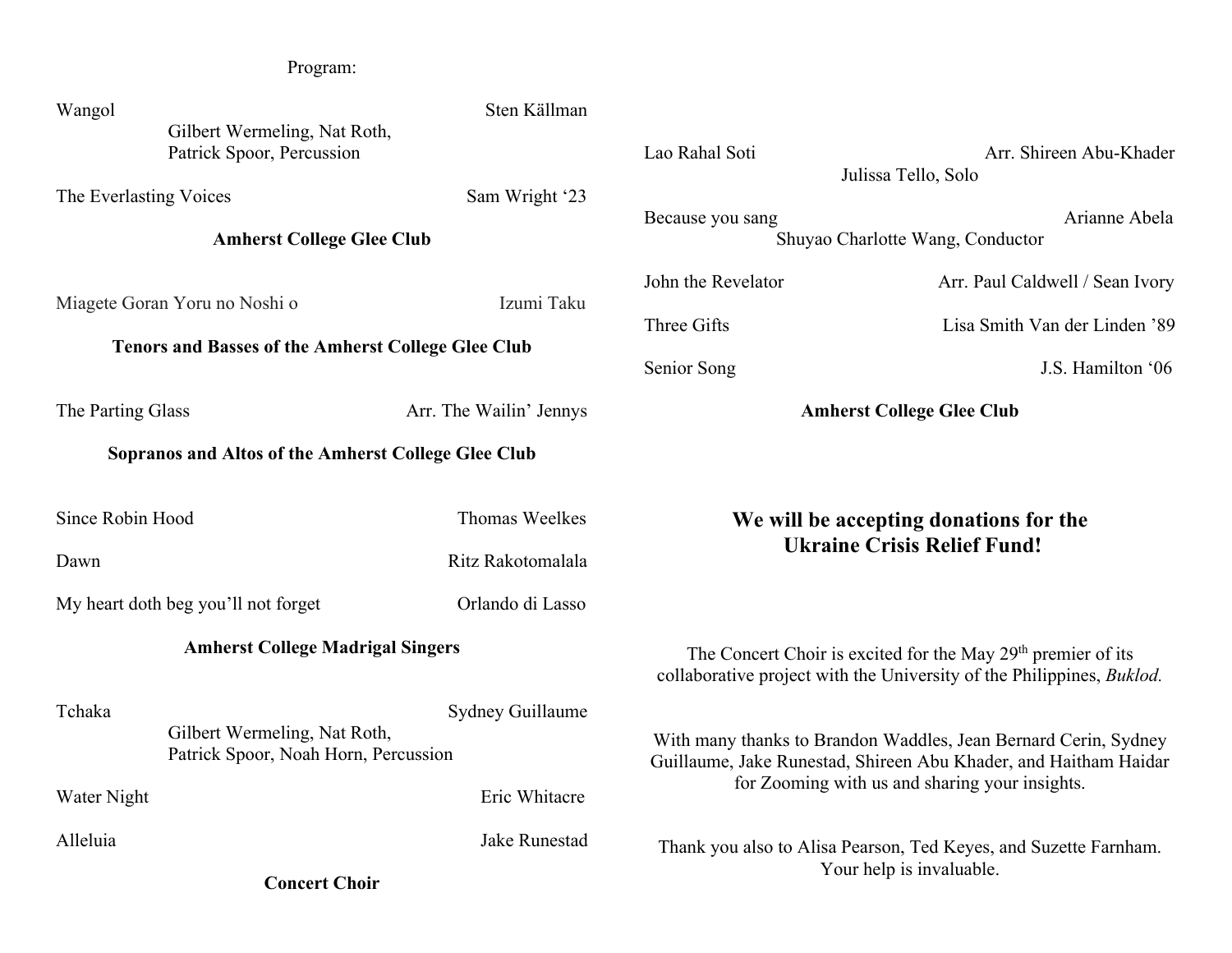### **Wangol Sten Källman (b. 1952)**

Wangol oh w ale. Ki lé w a vini wé m anko w ale? Peyia chanje.

Wangol, you are leaving. When will I see you again? The country is changing.

### **The Everlasting Voices** Sam Wright '23

Pie Jesu Domine Dona mihi requiem. Requiem aeternam. Amen.

O sweet everlasting Voices, be still; Go to the guards of the heavenly fold And bid them wander obeying your will, Flame under flame, till Time be no more; Have you not heard that our hearts are old, That you call in birds, in wind on the hill, In shaken boughs, in tide on the shore? O sweet everlasting Voices, be still.

- *William Butler Yeats, 1865 - 1939*

### **Miagete Goran Yoru no Noshi o Taku Izumi (1930 – 1992)**

*Miagete goran yoru no hoshi wo Chiisana hoshi no, chiisana hikari ga Sasayaka na shiawase wo utatteru*

- *Rokusuke Ei, 1933 - 2016*

Look up at the stars in the sky The small light from a small star Is singing of a small happiness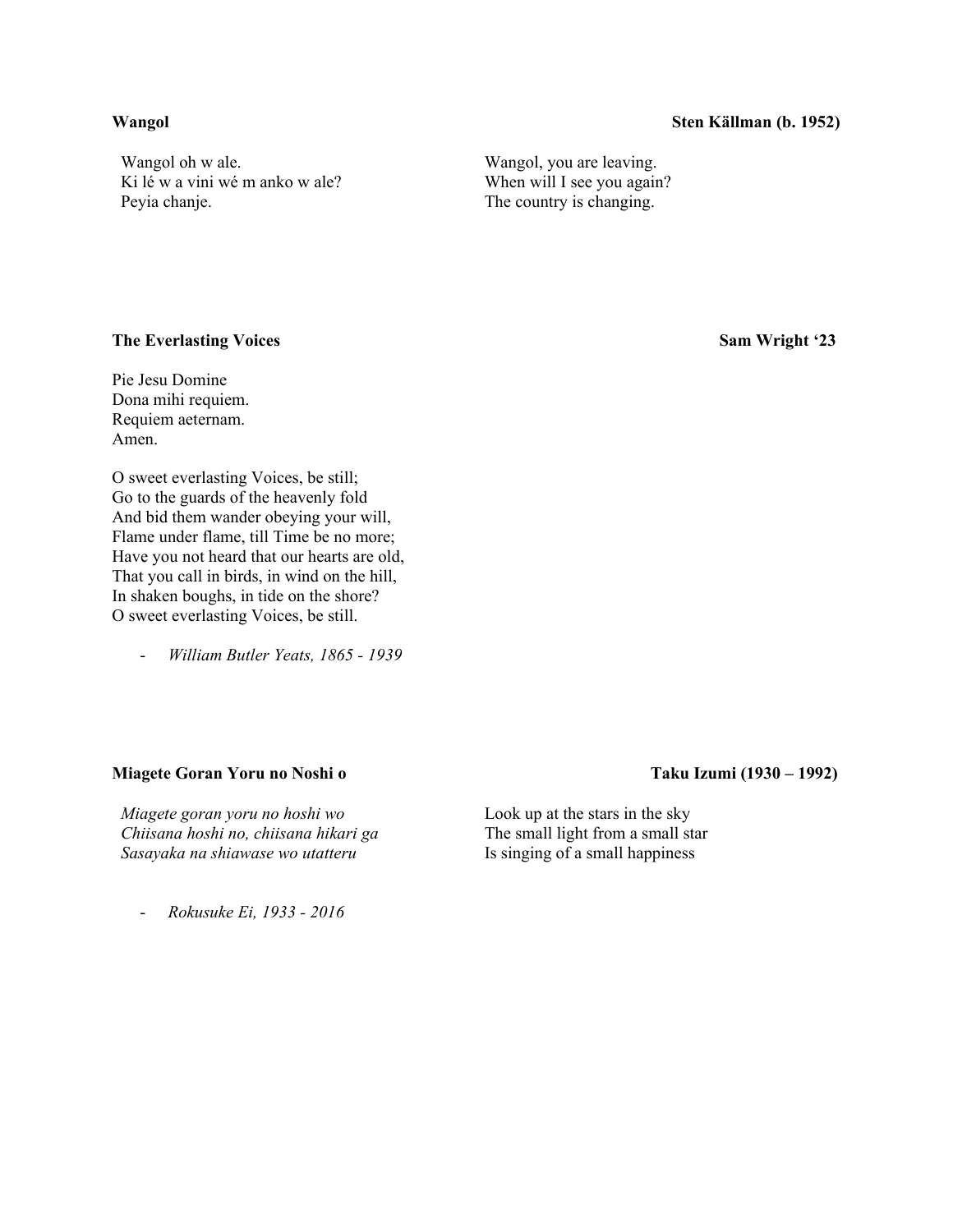Of all the money that e'er I spent I spent it in good company. And all the harm that e'er I've done, a las it was to none but me.

And all I've done for want of wit, to mem'ry now I can't recall. So fill to me the parting glass, Goodnight and joy be with you all.

Oh all the comrades that e'er I've had, are sorry for my going away. And all the sweethearts that e'er I've had would wish me one more day to stay.

But since it falls unto my lot, that I should rise and you should not, I'll gently rise and I'll softly call, Goodnight and joy be with you all.

Since Robin Hood, Maid Marian, And Little John are gone-a, The hobby horse was quite forgot When Kemp did dance alone-a.

He did labour After the tabor. For to dance then into France. He took pains to skip it In hope of gains. He did trip it On the toe, *diddle diddle diddle doe.*

When Night is almost done – And Sunrise grows so near That We can touch the Spaces – It's time to smooth the Hair –

And get the Dimples ready – And wonder We could care For that Old – faded Midnight – That frightened – but an Hour –

- *Emily Dickinson, 1830 - 1880*

# **The Parting Glass Arr. The Wailin' Jennys** Arr. The Wailin' Jennys

**Since Robin Hood Thomas Weelkes (1576 – 1623)**

**Dawn Ritz Rakotomalala (b. 1981)**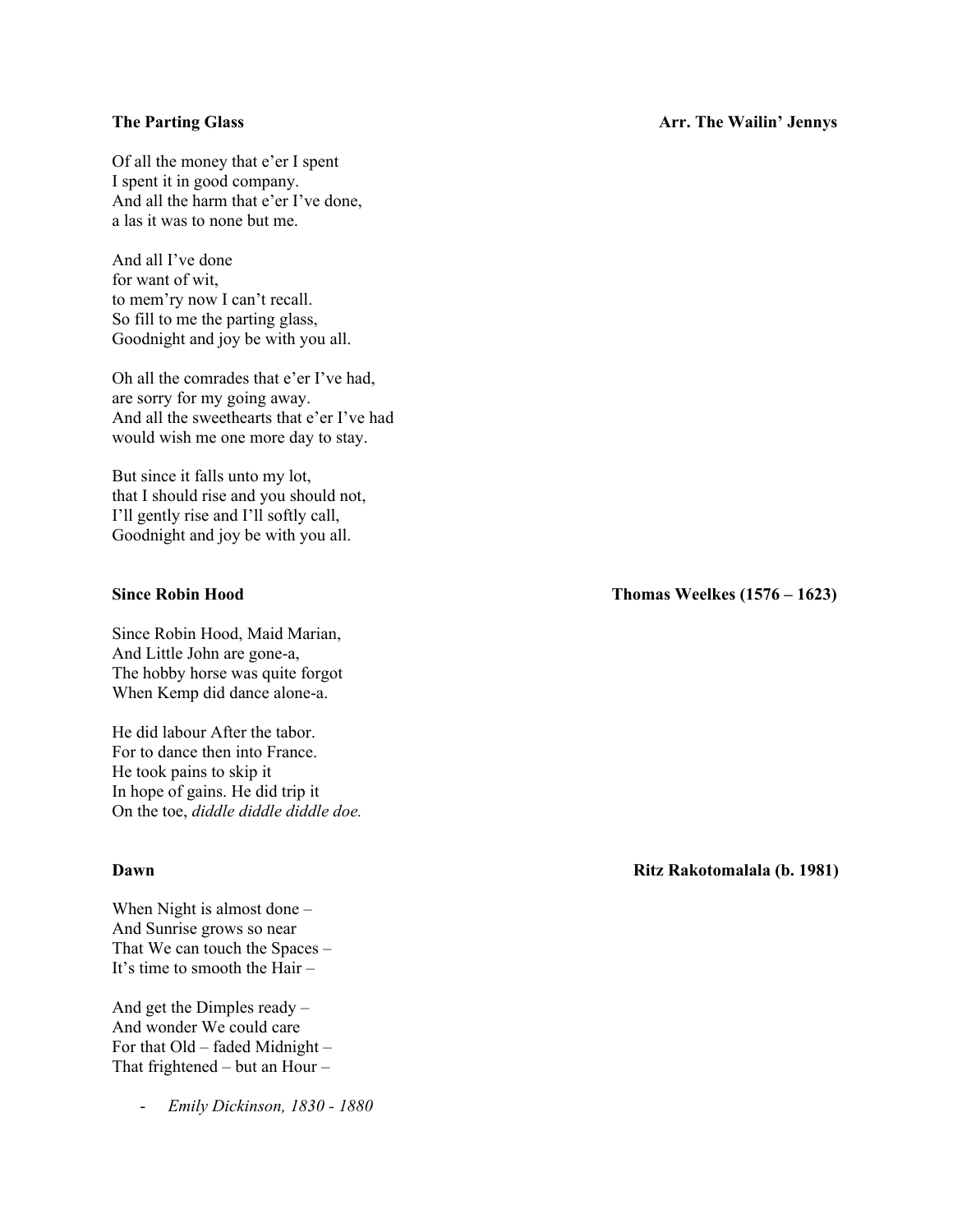### **My heart doth beg you'll not forget Community Community Community Community Community Community Community Community Community Community Community Community Community Community Community Community Community Community Commu**

My heart doth beg you'll not forget My heavy heart, with sorrow aching And spite of jealous eyes e'en yet, One last farewell we might be taking! Once, smiles my lips were ever curving And gracious words were all they knew. Now alone for cursing they're serving Those who banish me, love, from you.

**Tchaka Sydney Guillaume (b. 1982)**

Turn up the fire! We are going to eat tchaka! Turn up the fire, stir up the corn, don't forget the salt pork, We are going to eat a delicious tchaka. We are going to cook up a mind-blowing stew. At the sound of the three drums, everyone yells out hurray. If we join together we can all move forward. Let us enmesh in lovely harmony A delicious homemade stew, a musical tchaka. It's a delicious homemade stew, a national tchaka, A delicious homemade stew… Turn up the fire! Turn up the fire! Yanvalou, Kontredans, Rabòday are amazing. Roots music, oh yes, that's good stuff. Let's stick together; side by side we can move forward. Turn up the fire! Turn up the fire! The tchaka is cooking! Ibo, Bolero, Banda, Mayi, Congo, Petro, Maskaron… These are the rhythms of our roots. We danced Kalinda and we sang Rabòday, Heads together, with love, let us do great things. Turn up the fire! We proclaimed hope and we sang of peace, So that the light of justice spreads throughout the earth. We'll keep on singing... We'll keep on singing to make life more beautiful! In justice and in love, let's eat a delicious tchaka! Amen! Let's eat a delicious tchaka!

- *Gabriel T. Guillaume*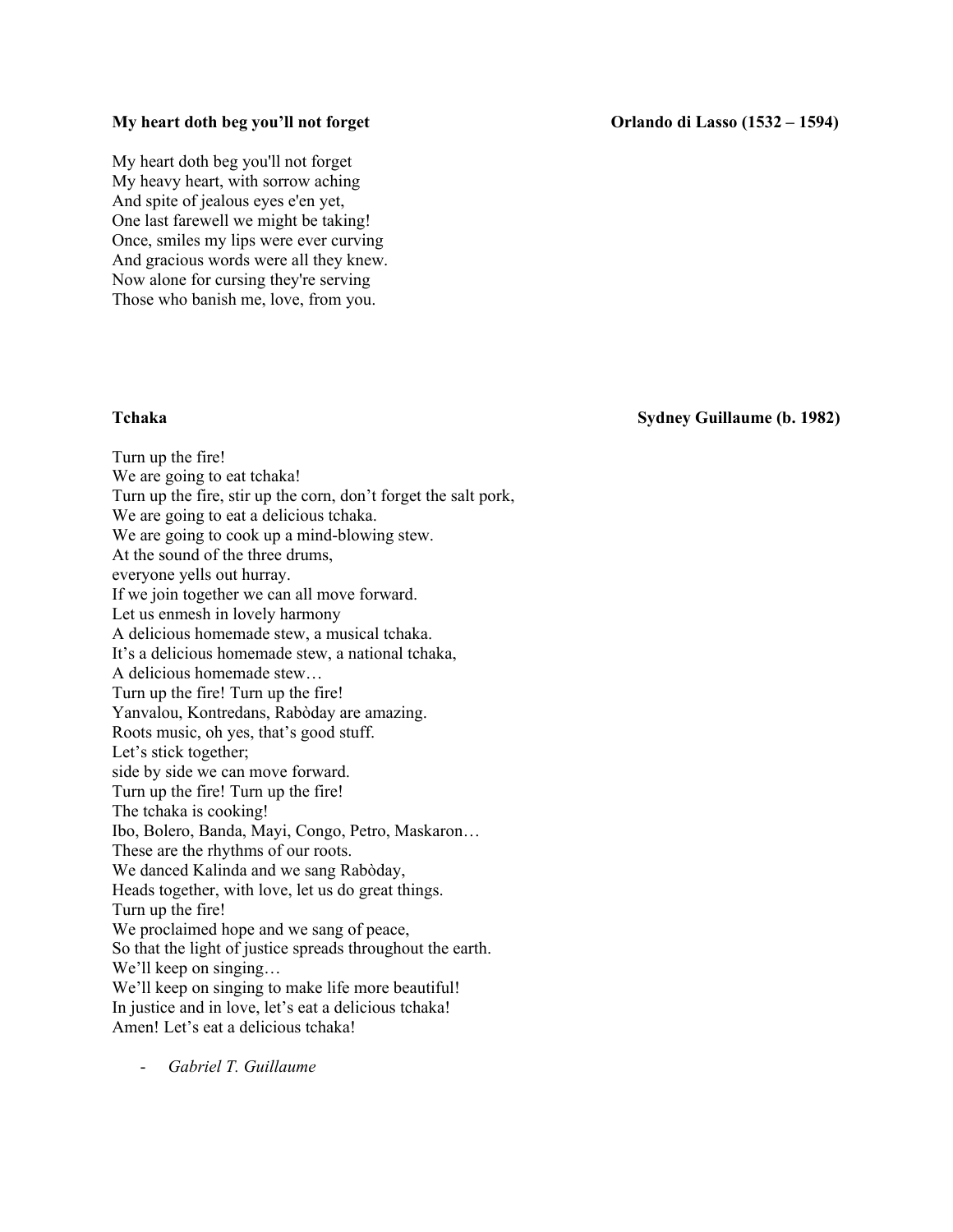### **Water Night Eric Whitacre (b. 1970)**

Night with the eyes of a horse that trembles in the night, night with eyes of water in the field asleep is in your eyes, a horse that trembles, is in your eyes of secret water.

Eyes of shadow-water, eyes of well-water, eyes of dream-water.

Silence and solitude, two little animals moon-led, drink in your eyes, drink in those waters.

If you open your eyes, night opens, doors of musk, the secret kingdom of the water opens flowing from the center of night.

And if you close your eyes, a river, a silent and beautiful current, fills you from within, flows forward, darkens you, night brings its wetness to beaches in your soul.

- *Octavio Paz, 1914-1998*

### **Alleluia Jake Runestad (b. 1986)**

Alleluia

مْ بِتْ رْ حَ ْلْ َما َصْوِتْ مِي َر َح ْلْ ْلْ َ ْوِ َاحِ ْرِكْ َحِنْ <sub>۔</sub> پ ِ ِ ِ ۖ ں ِ ِ ِ َ نِ کَ ِکِ بِ ِ بِ ِ سَ مِ دِن َ َ عَبَ<br>وَ ِي َ را ْ ح ل ِ ''مُعَن ِ ال ْ َظ ّل ِت َ غاني ب ِالأ ْ ِو ْبِ ِت ْجَ مْ عْ ْلْ و رَ ةِ لْقَ مْ كَسْ ْ َاِنِي ِالْ ْ عِ ِتْ بِ والْ ُ

- *Samir Shqer*

# **Lao Rahal Soti Arr. Shireen Abu-Khader (b. 1972)**

If my voice departs, your voices will not... I see tomorrow and my heart is with you... If the singer goes (dies), the songs will remain... bringing together the broken and suffering heart...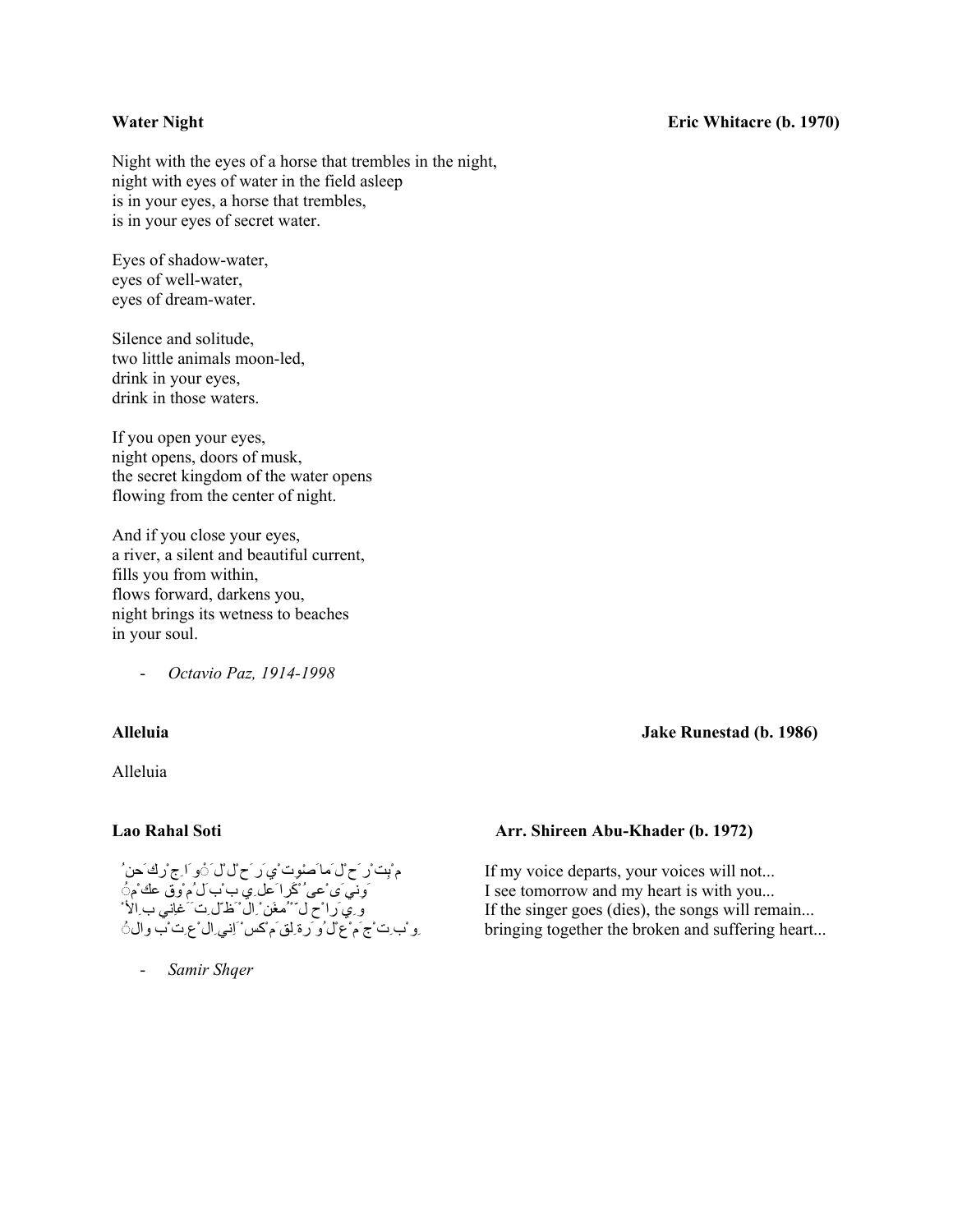# **Because you sang Arianne Abela**

Who will bear this burden? What harbinger of spring Will weather storm and clamor And living future, bring? Fortified, and boundless, With voice unwavering Because you sang I sing, I sing Because you sang, I sing

Armored with each other Though newly had you met Sounding ever outwards, For souls not entered yet Louder yet the uproar Against oppression's sting Because you sang I sing, I sing Because you sang, I sing

A choir of a thousand Distinguished woven parts Perfect in its union Of common beating hearts I'll add my voice, my vigor The song you raised will ring Because you sang I sing, I sing Because you sang, I sing

- *Ruthie Prillaman*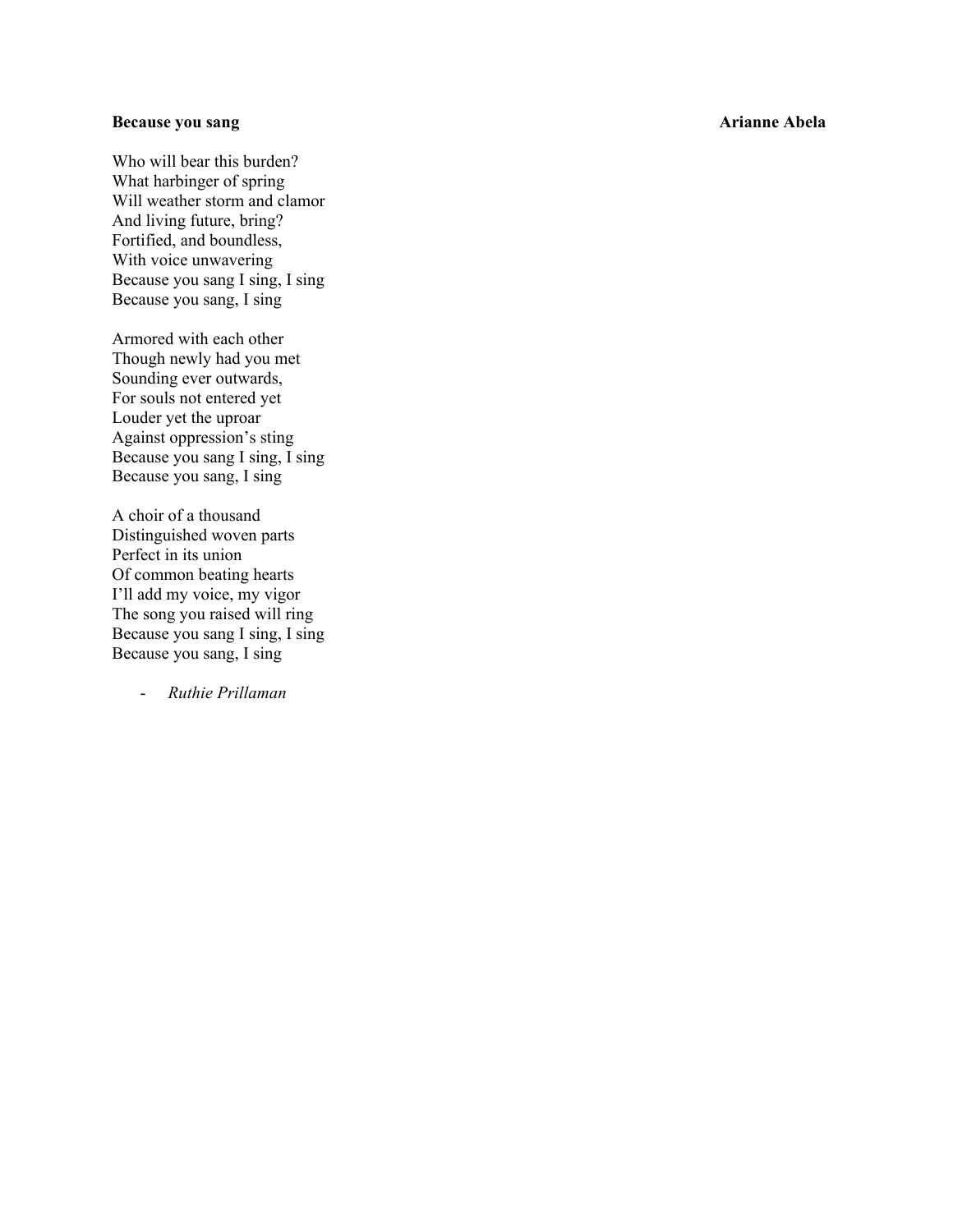### **John the Revelator Community Community Community Community Arr. Paul Caldwell / Sean Ivory**

O tell me who is that writin'? John the Revelator, Writin' in the book seven seals.

O tell me what is he writin'? 'Bout the Revelation, Writin' in the book of seven seals.

When John looked over Calvary's hill, Heard a rumblin' like a chariot wheel. Well, Tell us, John, what did you see? I saw a beast rising from the sea!

O tell me who is that writin'? John the Revelator, Writin' in the book seven seals.

O tell me what is he writin'? 'Bout the Revelation, Writin' in the book of seven seals.

Talk to us, John! What's the good news? The wounded are healed and they are singin' the blues. Oh John, in the graveyard, whadaya see? The dead are dancin' round me.

Oh Tell us: Who is writin'? Tell us: What he's writin'! Tell us why he's writin'.

Time for revelation and for jubilation. Tell us what you're writin' read it to us, John!

Well, John, just tell it in your precious book, Well, John, just tell it in that book of seven seals. John!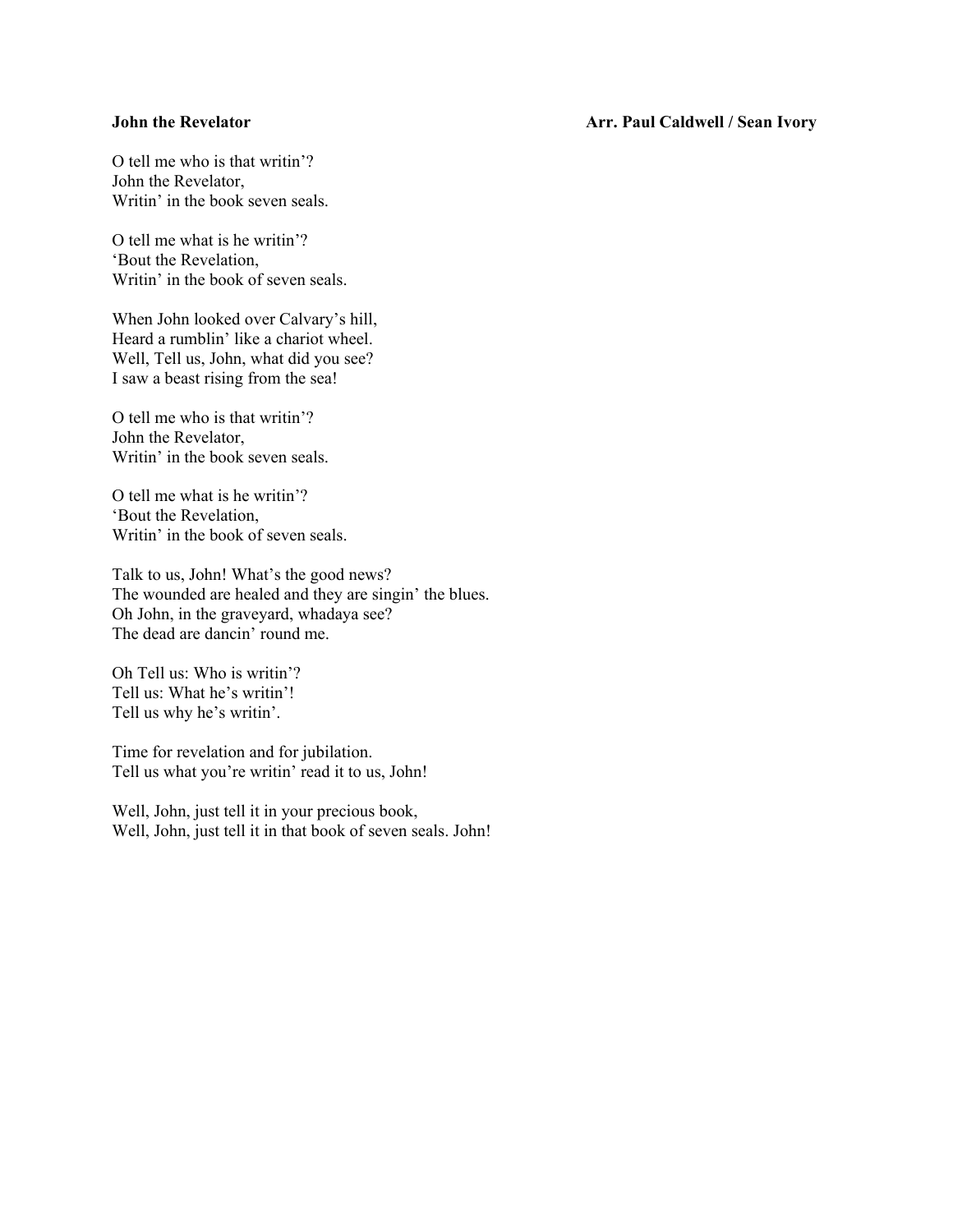## **Three Gifts Lisa Smith Van der Linden '89**

Whose woods these are I think I know: These woods belong to me. That line of mountains, All the sky I see.

Thank you Amherst for three places you've given me: A place right here a place for roots. A growing place, a greening place, A warmness when it's cold. A second place I'll go someday, A place awaiting me:

A line of mountains I can see from here that someday I will climb and maybe from their heights, I'll see another line…

And then above me, all the sky A limitless expanse Where I will stretch my mind and soul like wings And fly, and I will fly.

These gifts will last me till I die: These gifts of woods And mountains And sky!